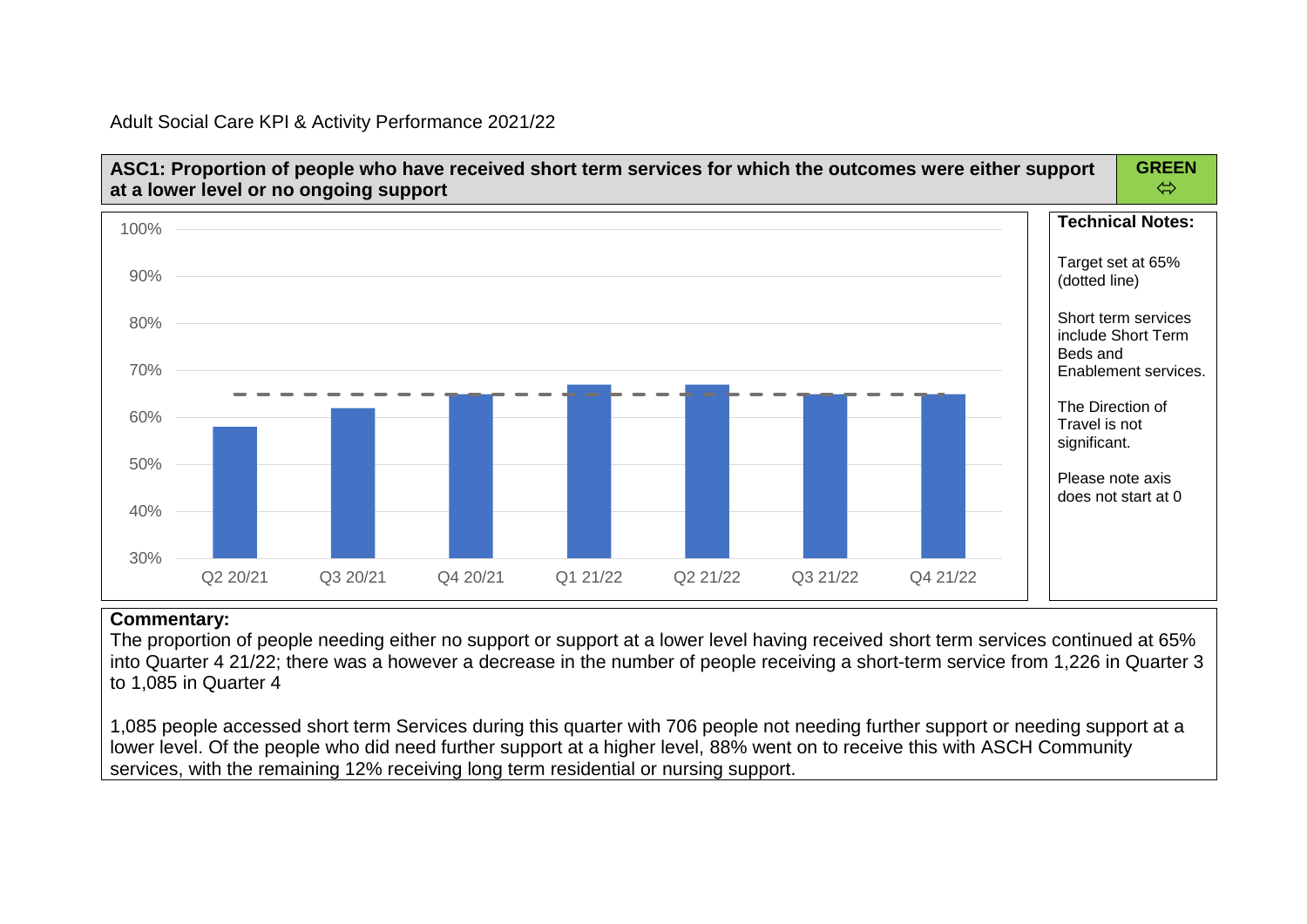

The proportion of people in receipt of a Direct Payment increased to 25% in Quarter 4, having previously remained consistent at 24% over the previous 5 quarters

Direct Payments are being actively promoted for people whose care provider is no longer able to deliver or for those people for whom we have not yet identified care and support. Work continues to increase the number of people taking up Direct Payments and improve the processes and communications for both ASCH Colleagues and the people we support.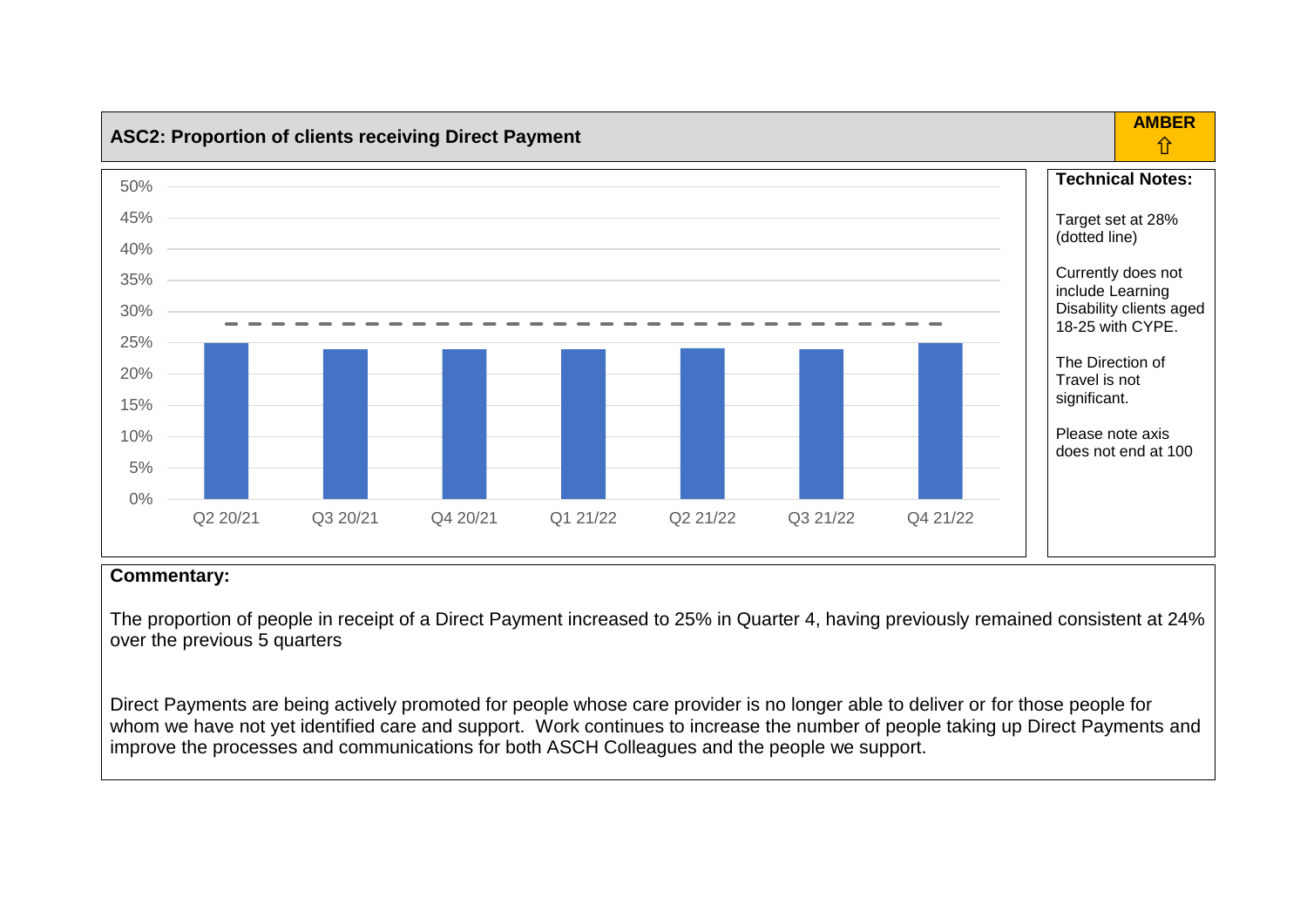

The proportion of people with Learning Disabilities in settled accommodation was 82% in Quarter 4, down 1% from the previous quarter. Kent compares well to both the National (78.3%) and SE Region (75.6%) position on this measure in 2020/21.

The outcome of all care needs assessments will be focussed upon the provision of person-centred outcomes and we actively support and enable adults with a learning disability to remain in their own home or with their family, as opposed to hospital or residential care.

| ASC4: Proportion of KCC clients in residential or nursing care where the CQC rating is Good or Outstanding | <b>GREEN</b> |
|------------------------------------------------------------------------------------------------------------|--------------|
|------------------------------------------------------------------------------------------------------------|--------------|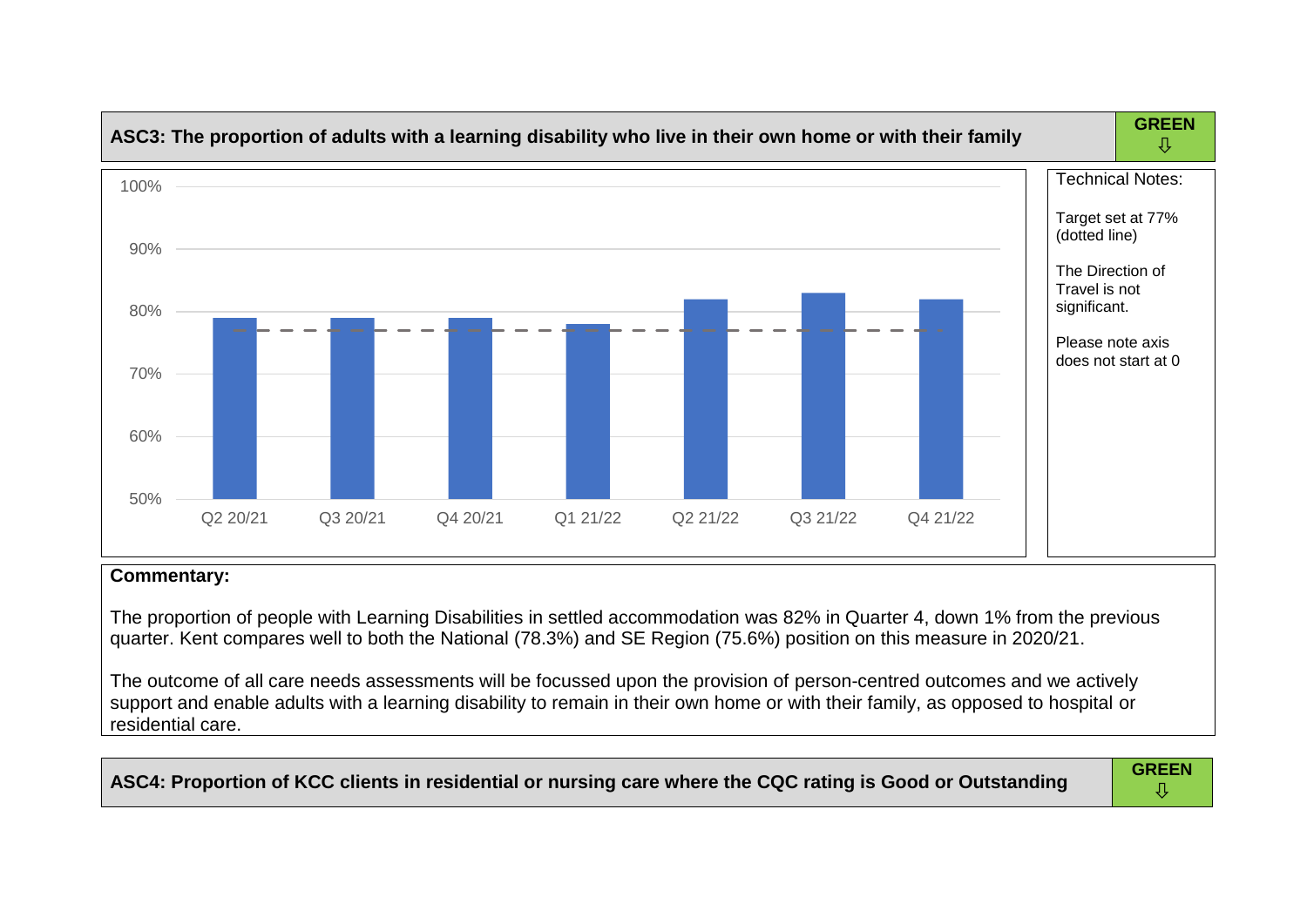

There was a decrease of 2% in Quarter 4 of those in Good or Outstanding CQC rated homes with Care Homes being rated as Requires Improvement correspondingly increasing from 15% to 17% This includes new care homes being assessed and those whose rating decreased.

| ASC5: Proportion of older people (65+) who were still at home 91 days after discharge from hospital into | <b>GREEN</b> |
|----------------------------------------------------------------------------------------------------------|--------------|
| reablement / rehabilitation services                                                                     |              |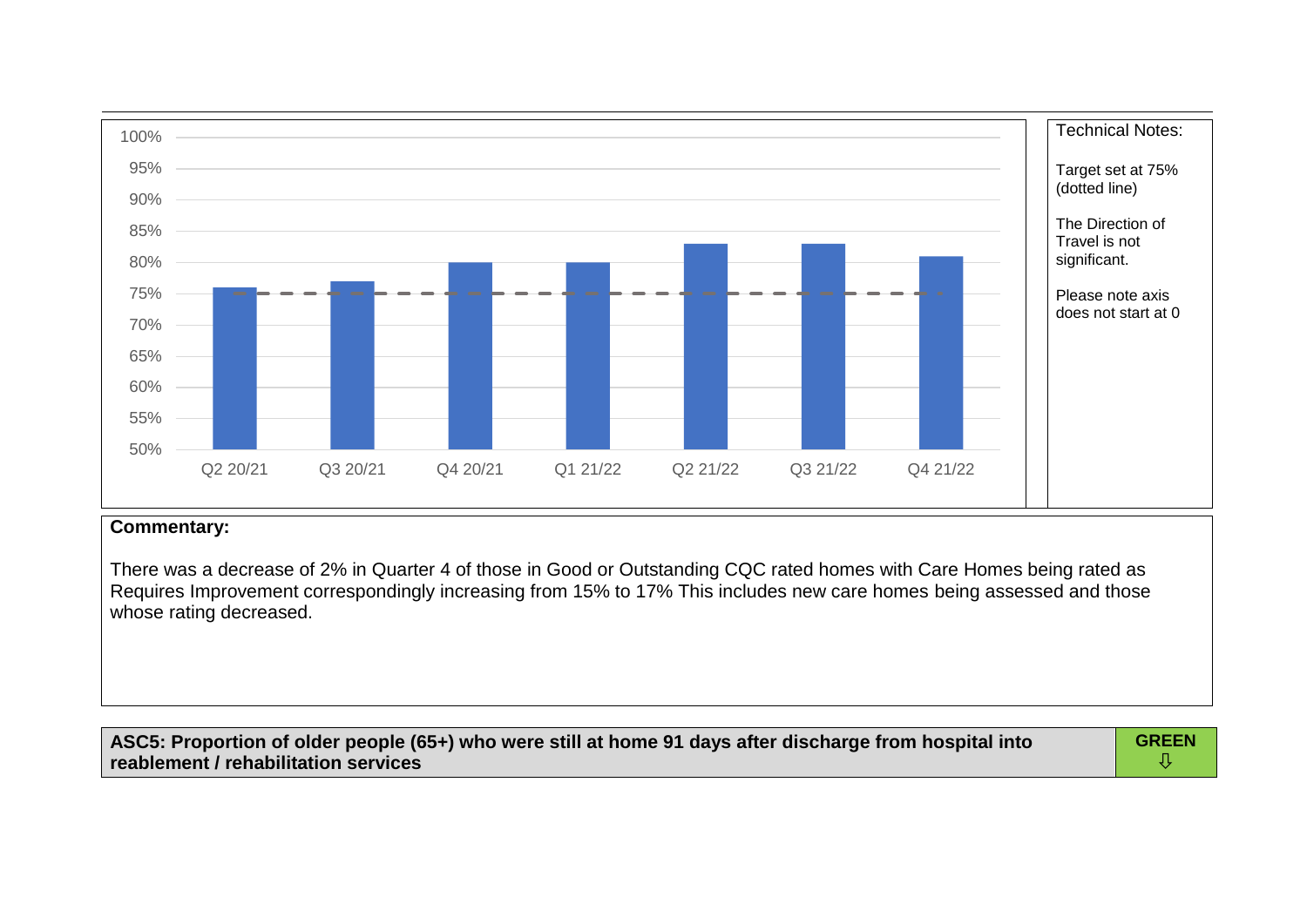

In Quarter 3 there was an increase in the number of people who had been discharged into reablement services compared to previous quarters, with 929 in Quarter 3 and 809 in Quarter 2, of these a slightly lower proportion, 85%, were still at home 91 days later.

Performance on this measure remains above the target of 82%.

**ASC6: % of safeguarding enquiries where a risk was identified and the risk was either removed or reduced**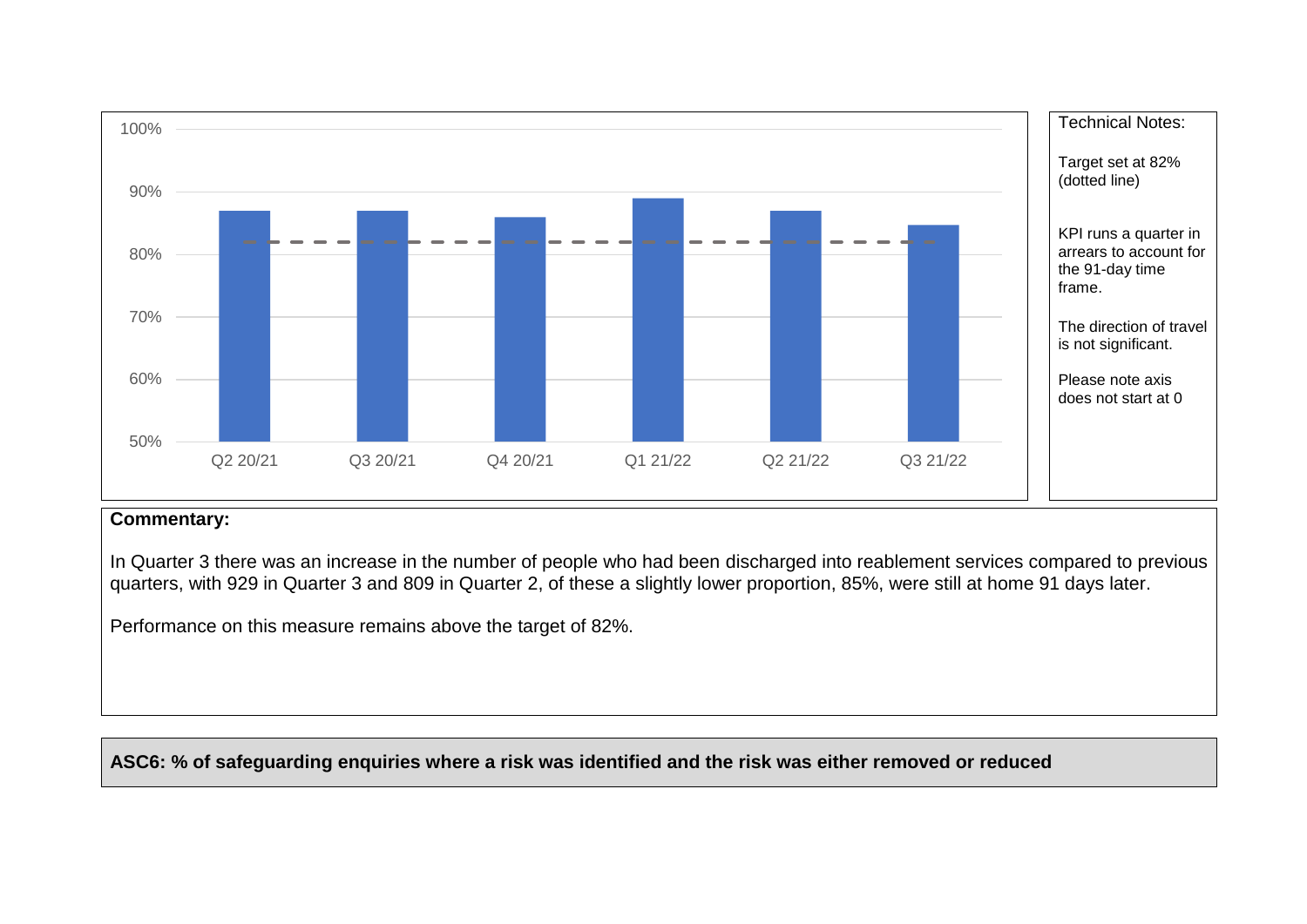

The percentage of safeguarding enquiries where a risk was identified, and the risk removed or reduced continued above 90% and was 91% in Quarter 4; this was a 1% decrease on the previous quarter. ASCH continue to work with vulnerable people to ensure that if the risk remains it is done so with the individual's knowledge and consent.

## **ASC7: Number of Carers**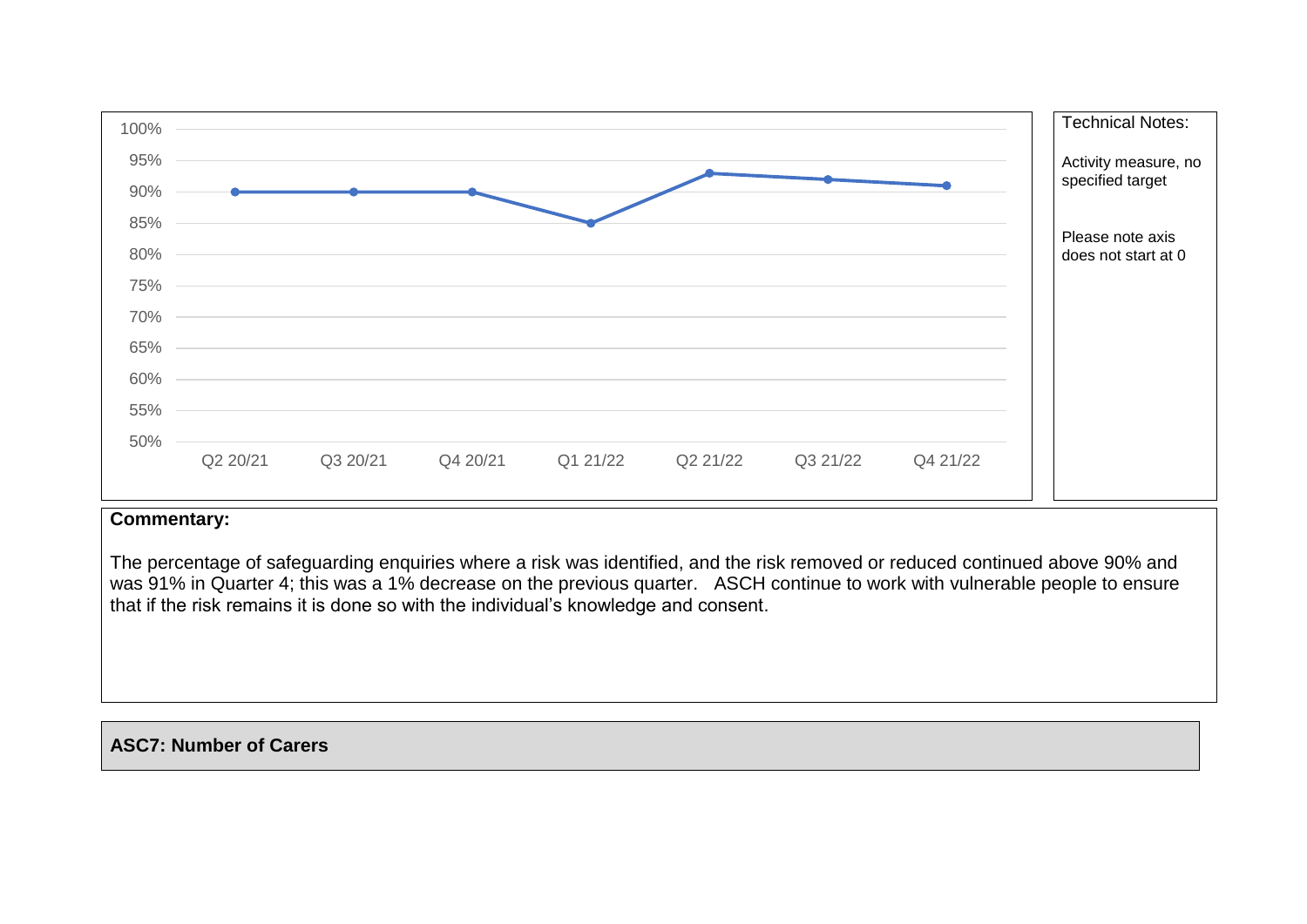

The number of carers being supported by ASCH increased in Quarter 4 to 2,947.

In order to support the crucial role carers provide, ASCH continue to encourage the use of carers assessments and promote the availability of services and the assistance provided by voluntary organisations.

**ASC8: % of Carers who are receiving service, and who had an assessment or review during the year**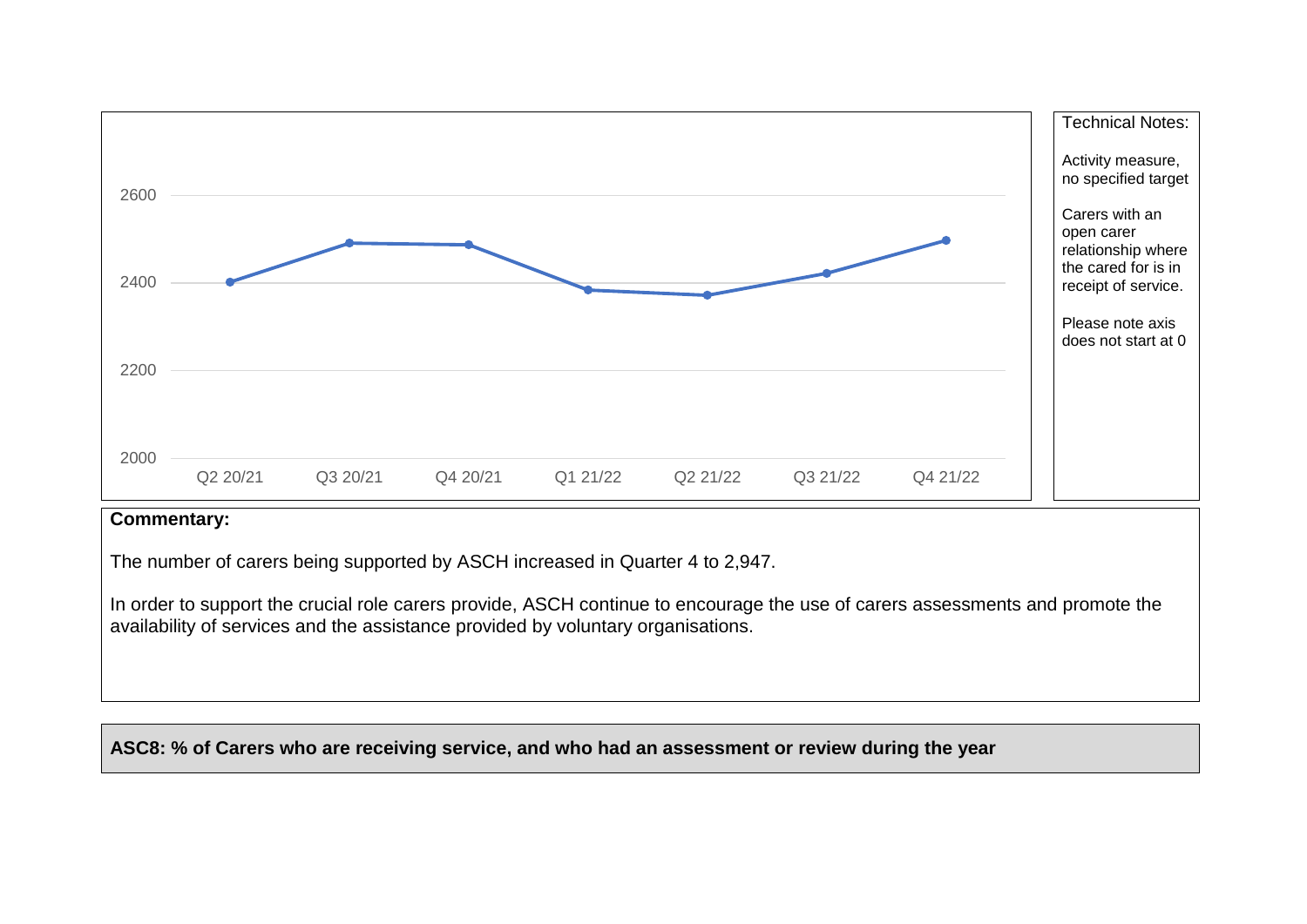

The proportion of carers with either a review or assessment in the last 12 months saw a 3% increase in Quarter 4 and is now at 56%; overall delivery on this measure has increased over the past 21 months.

# **ASC9: Proportion of complaints upheld (upheld and partially upheld)**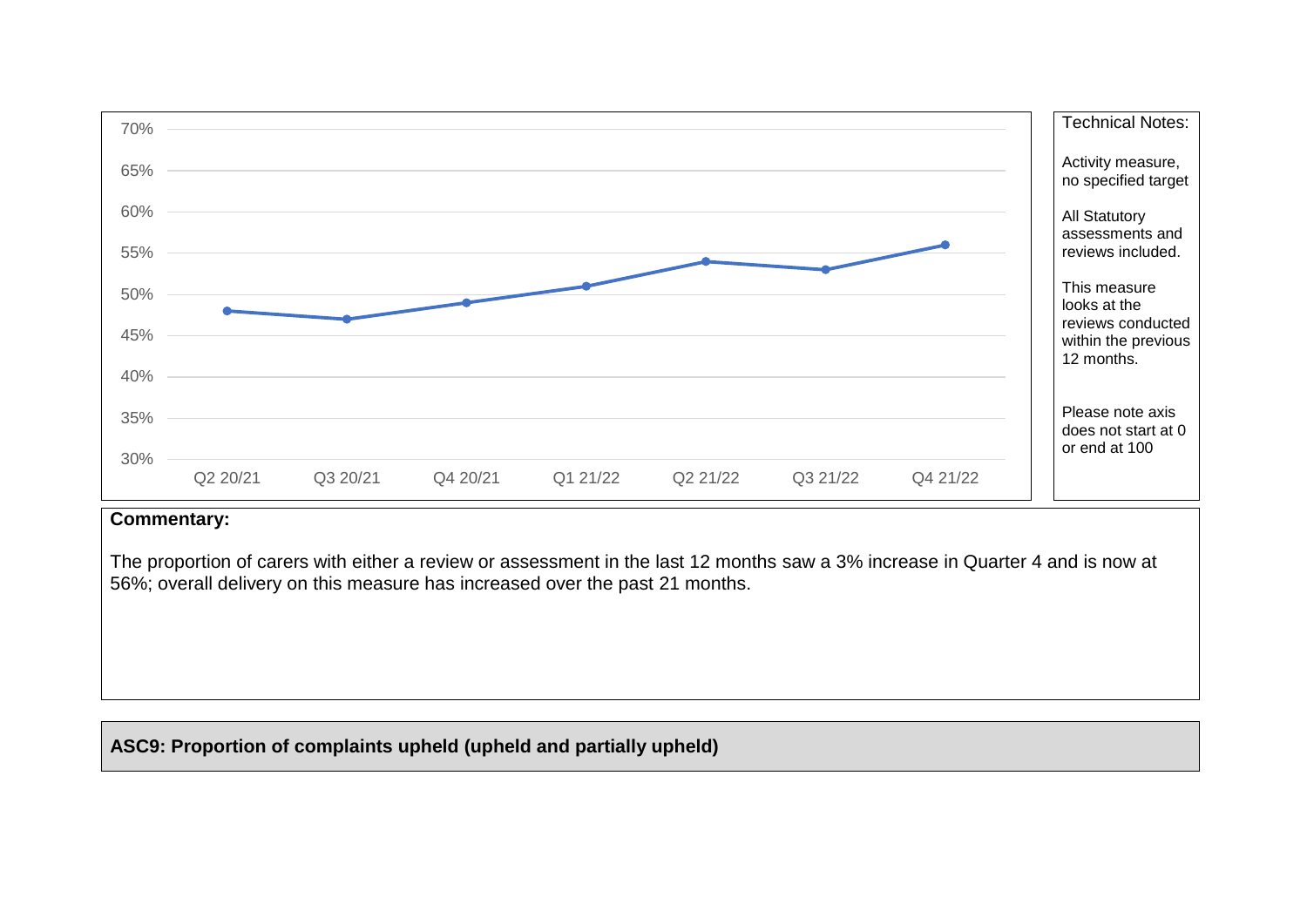

51% of the complaints closed during Quarter 4 were either fully or partially upheld. 22% were resolved upon receipt and a small number were withdrawn. This was a very similar pattern to Quarter 3.

The overall annual pattern is generally showing a lower percentage of those being upheld (fully or partially) over the past 4 years. 2018/19 and 2019/20 were 65% and 66% respectively. However, there is a higher annual percentage of 56% in 21/22 compared to 2020/21 which was 45%.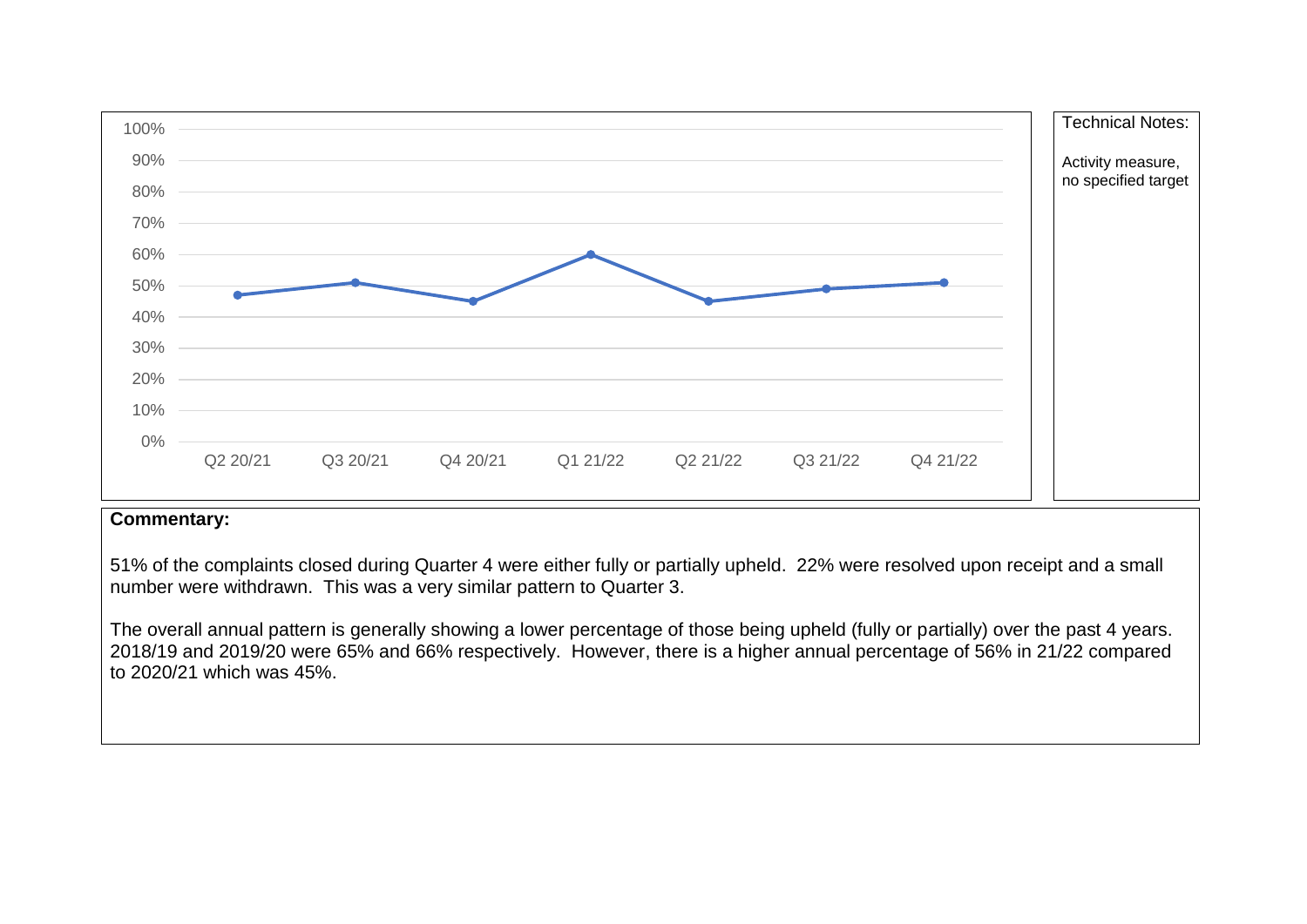

There is an ongoing trend whereby Adult Social Care & Health receive fewer contacts during Quarter 3, especially in December, and go on to have much higher volumes of people making contact in Quarter 4, when compared to all other quarters. Within Quarter 4, March is the busiest month, and has been for the last 3 years.

Adult Social Care & Health consistently monitor and assess the levels of contact to ensure the Directorate can respond and work with people in a timely manner.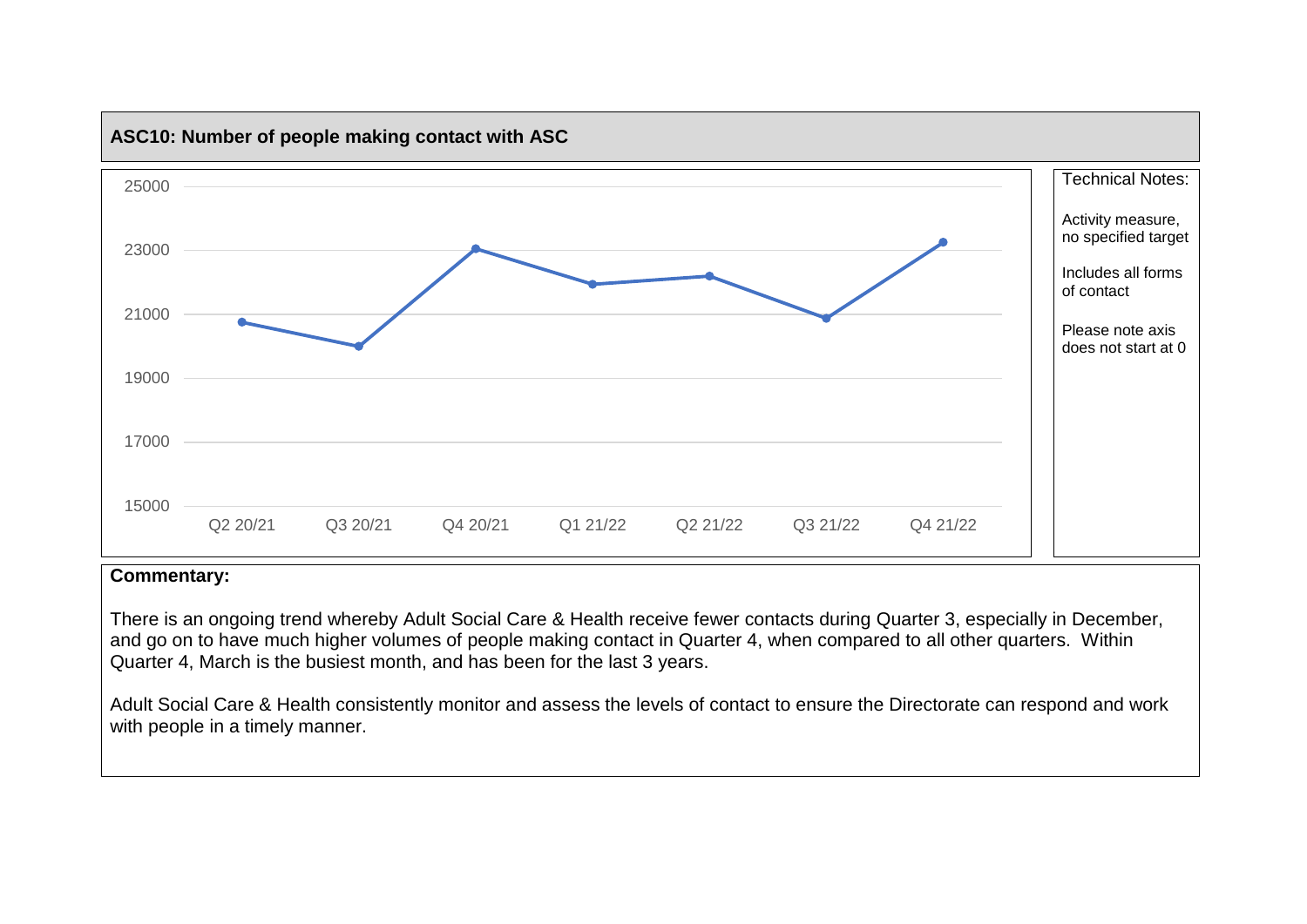

Since the onset of the pandemic, the number of Care Needs Assessments delivered has been decreasing, however during Quarter 4 the number has increased, with March being the month with the highest volume completed in the Financial year. The previous March was also high.

March also saw a rise in the number of people contacting Adult Social Care & Health, and an increase in those being referred for a Care Needs Assessment.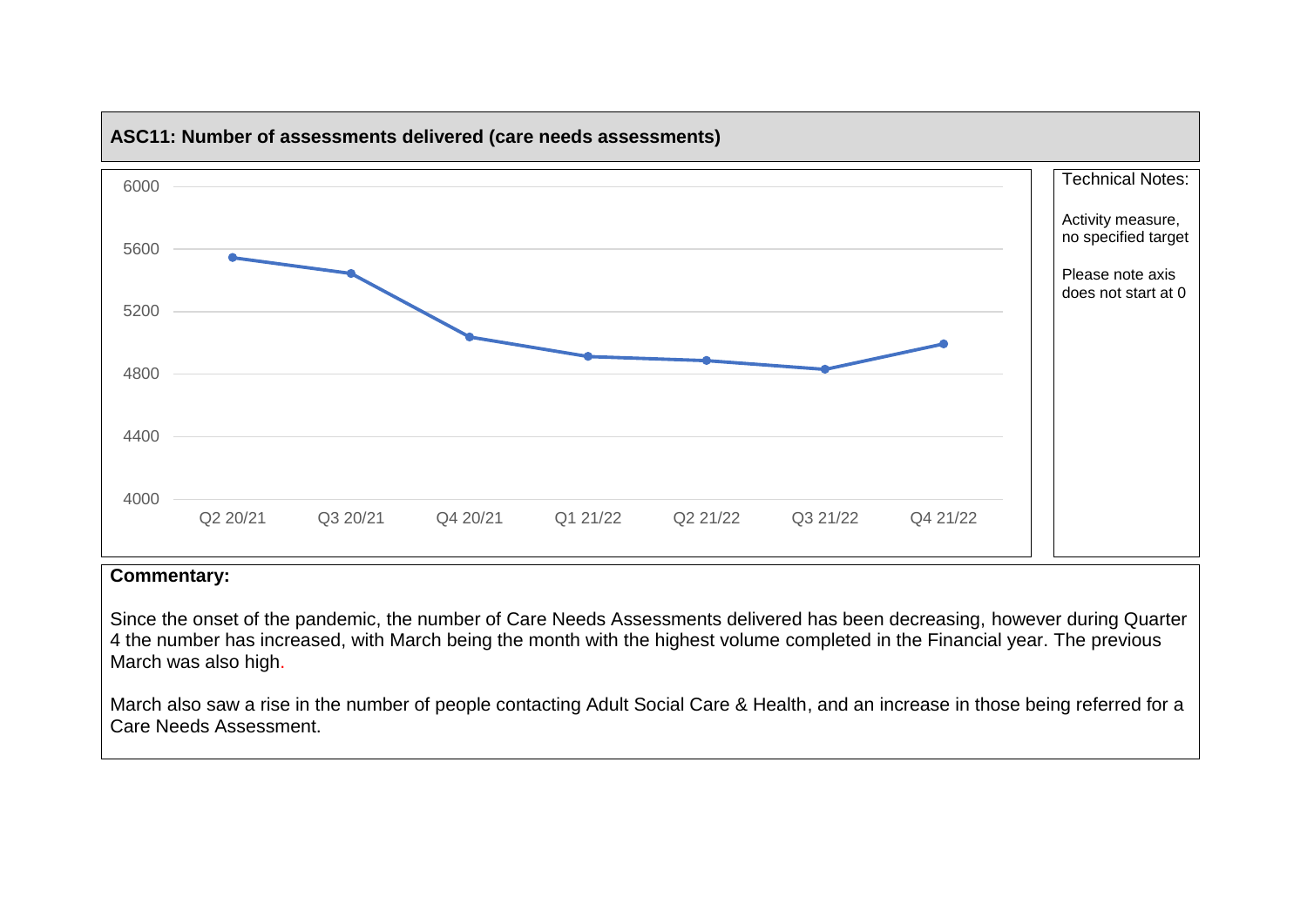

**Commentary:** There has been a substantial decrease in the number of people receiving enablement with the Kent Enablement at Home (KeaH) service in Quarter 4. There has been a reduction in referrals to the service leading to less people starting, and new people have been unable to start with KeaH due to the number of people who are ready to leave the service but are unable to do so (this occurs where the person requires ongoing support but a new package of care cannot be sourced). The KeaH service has also been supporting people on behalf of the NHS, where the NHS cannot secure placements themselves, and supporting other social care services such as Homecare, due to the effect of Covid on staffing availability, or where there is no capacity in the market to continue or start new packages of care. In addition to this the service itself has had Covid and sickness outbreaks within their staff, all of which have reduced their capacity to take on new people

KeaH started a recruitment campaign in February 2022, working with the KCC Communications Team, where they were able to proactively use Social Media for the first time and produced a video where one of the support workers discusses the benefits of working in the Service. This generated a lot of interest and they were able to recruit to around 95% of their vacancies in most areas of Kent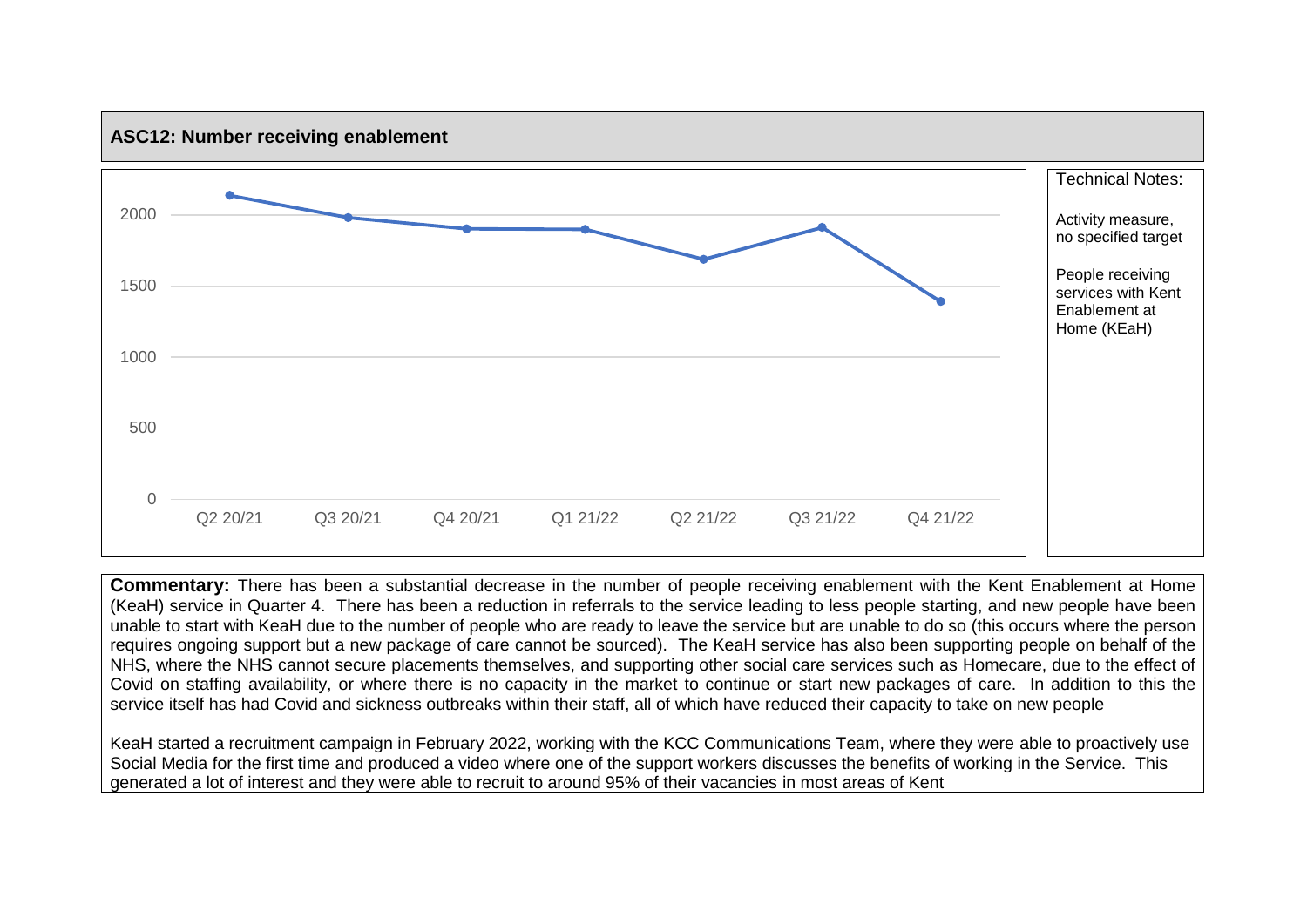

# **ASC13: Number receiving long term services**

## **Commentary:**

ASCH experienced another small decrease in the number of people receiving a long-term service during Quarter 4, with a lower number of people in residential and nursing services. This decrease was also influenced by the capacity of the Homecare markets, with increased numbers of provider handbacks and people waiting for a new homecare package of support.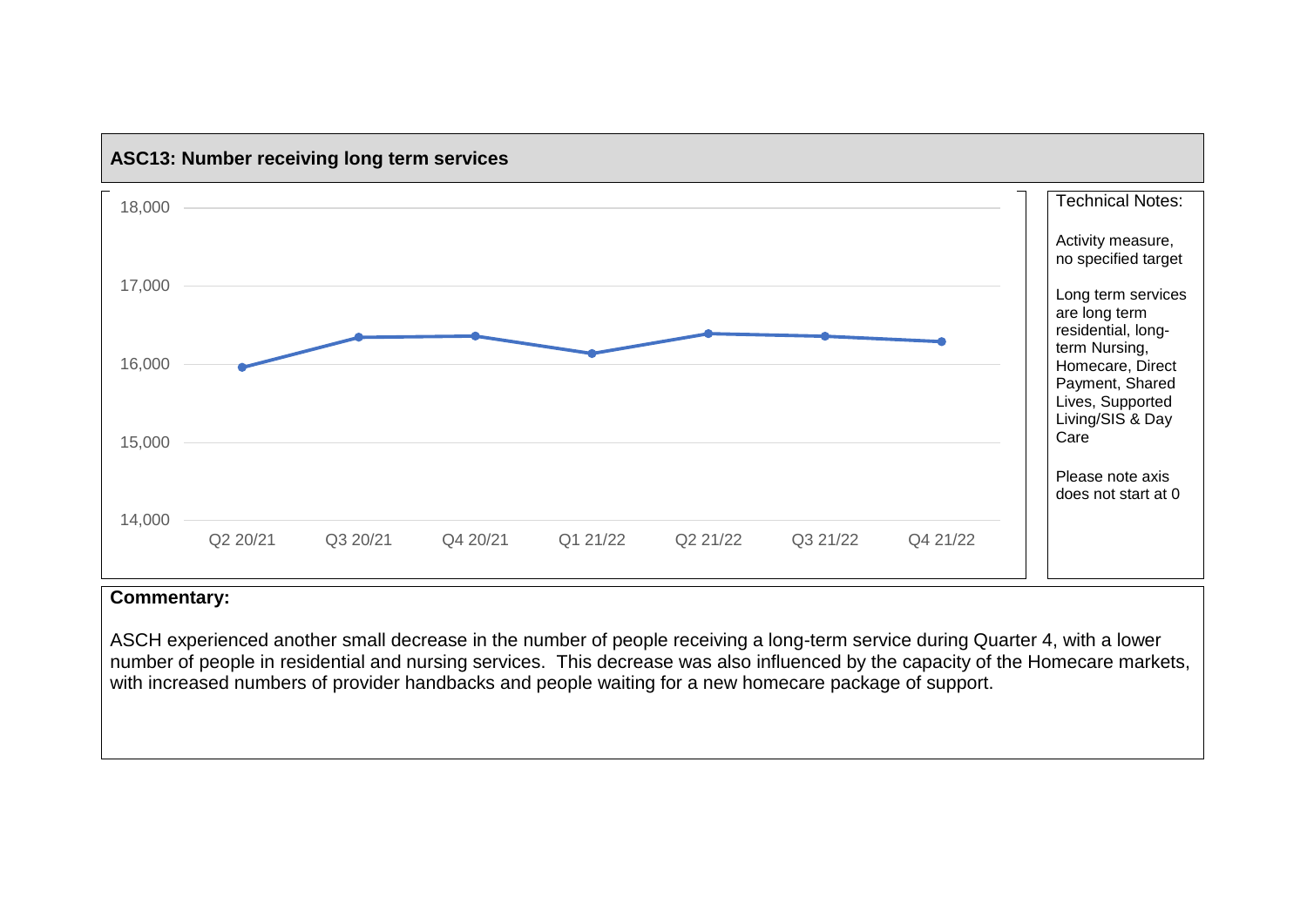

# **ASC15: The number of people accessing ASCH Services who have a Mental Health need**

### **Commentary:**

Following increases in the numbers of people accessing Adult Social Care services with a mental health need prior to the Pandemic and then with accelerated increases during it, Quarter 4 saw the first period for over 2 years where the figures look to be stabilising. ASCH will continue to monitor these figures to ascertain whether this trend continues.

Although the Services provided vary, most people with a Mental Health need are having Supported Independence Services or Supported Living.